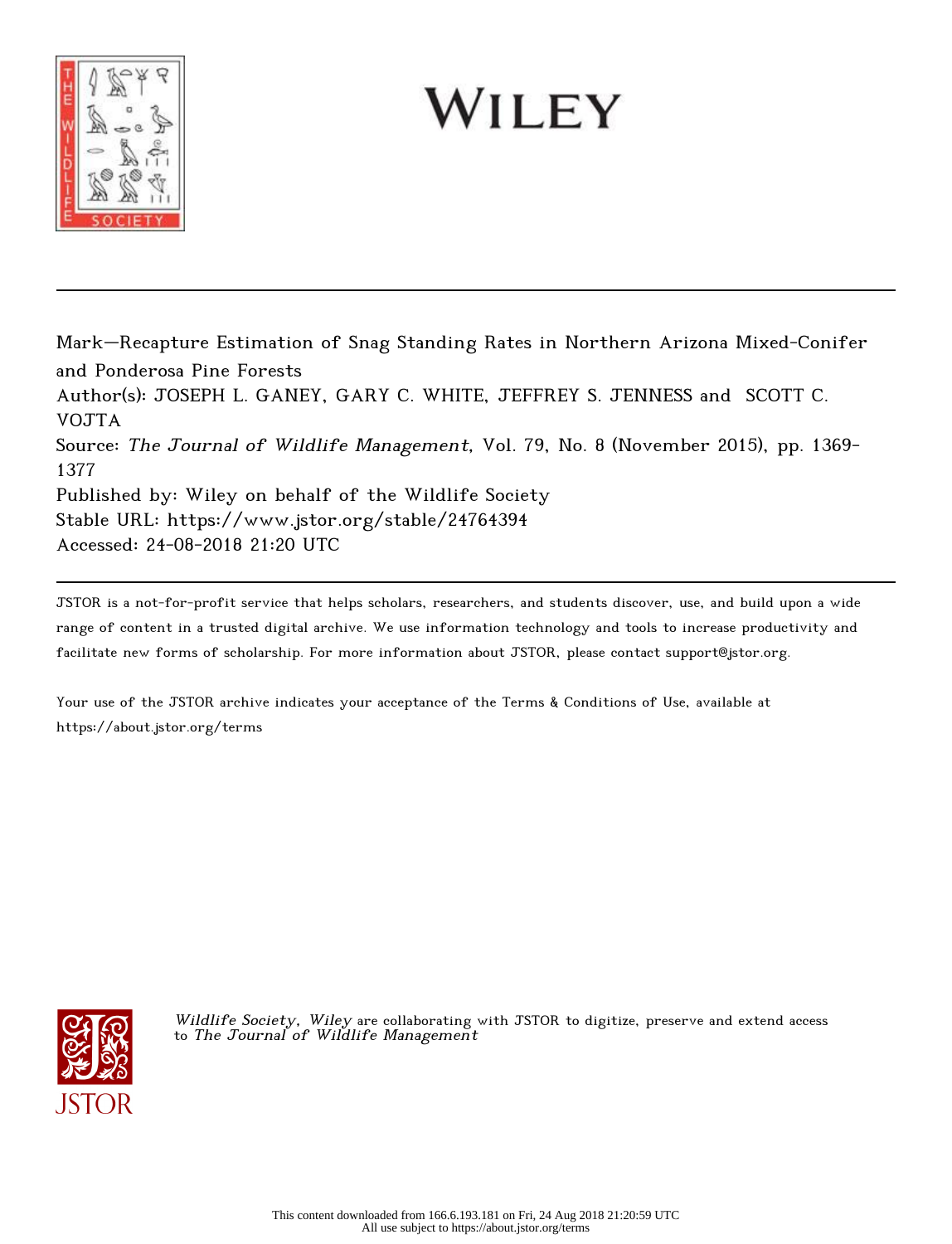#### Research Article



# Mark-Recapture Estimation of Snag Standing Rates in Northern Arizona Mixed-Conifer and Ponderosa Pine Forests

 JOSEPH L. GANEY,1 U.S. Forest Se; JOSEPH L. GANEY,' U.S. Forest Service, Rocky Mountain Research Station, Flagstaff, AZ 86001, USA GARY C. WHITE, Colorado State Ut GARY C. WHITE, Colorado State University, Department of Fish, Wildlife, and Conservation Biology, Fort Collins, CO, USA JEFFREY S. JENNESS, Jenness Ente JEFFREY S. JENNESS, Jenness Enterprises, Flagstaff, AZ 86001, USA SCOTT C. VOJTA, U.S. Forest Servi SCOTT C. VOJTA, U.S. Forest Service, Rocky Mountain Research Station, Flagstaff, AZ 86001, USA

 ABSTRACT Snags (standing dead trees) are important components of forests that provide resources for numerous species of wildlife and contribute to decay dynamics and other ecological processes. Managers charged with managing populations of snags need information about standing rates of snags and factors influencing those rates, yet such data are limited for ponderosa pine (Pinus ponderosa) and especially mixed conifer forests in the southwestern United States. We monitored standing rates of snags in 1-ha plots in Arizona mixed-conifer ( $n = 53$  plots) and ponderosa pine ( $n = 60$  plots) forests from 1997 through 2012. We used the Burnham live-dead, mark-resight model in Program MARK and multimodel inference to estimate standing rates during 5-year intervals while accounting for imperfect detection. Because snag standing rates may be influenced by plot characteristics, we used plots rather than snags as sampling units and conducted bootstrap analyses (500 iterations per model) to resample plots and estimate standing rates and associated parameters. We modeled standing rates in 3 discrete steps. First, we selected a parsimonious base model from a set of models including snag species, and then we evaluated models created by adding snag and plot covariates to the base model in steps 2 and 3, respectively. Snag standing rates differed among snag species and 5-year sampling intervals. Standing rates were positively related to snag diameter, negatively related to snag height, and were lower for snags with intact tops than for broken-topped snags. Standing rates also were positively related to topographic roughness, elevation, tree density, and an index of northness, and negatively related to slope and relative topographic exposure. Our results provide comparative data on standing rates of multiple species of snags based on a large and spatially extensive sample and rigorous analysis, and quantify the relative importance of several snag and plot characteristics on those rates. They indicate that modeling snag dynamics is complicated by both spatial and temporal variation in standing rates and identify areas where further work is needed to facilitate such modeling. Published 2015. This article is a U.S. Government work and is in the public domain in the USA.

KEY WORDS aspen, dead trees, Douglas-fir, Gambel oak, Pinus ponderosa, snag dynamics, snag longevity, white fir.

 Snags (standing dead trees) are important components of forests that provide resources for numerous species of wildlife and contribute to decay dynamics and other ecological processes (Thomas et al. 1979, Harmon et al. 1986, Bull et al. 1997, McComb and Lindenmayer 1999, Laudenslayer et al. 2002). Because of their importance as wildlife habitat, managers have focused special attention on snag populations (Thomas et al. 1979, Bull et al. 1997, Laudenslayer et al. 2002). Managing snag populations to provide a sustainable supply of important wildlife habitat components requires an understanding of the underlying dynamics of snag

 Received: 19 August 2014; Accepted: 6 July 2015 Published: 19 August 2015

 $E$ -mail: jganey@fs.fed.us

 populations, including standing rates and factors that influence those rates (Mellen et al. 2002, Garber et al. 2005, Russell et al. 2006, Marcot et al. 2010). Previous studies indicated that snag standing rates were influenced by snag characteristics, with standing rates varying among snag species and generally greater for large diameter than for small diameter snags (Morrison and Raphael 1993; Chambers and Mast 2005, 2014; Russell et al. 2006; Parish et al. 2010). Snag standing rates also were influenced by characteristics of the areas in which those snags were located in some studies (Chambers and Mast 2005, 2014; Garber et al. 2005; Russell et al. 2006), whereas other studies showed no such site effect (Lee 1998, Parish et al. 2010). Standing rates also may differ based on the tree mortality agents that created the snags in question (Dahms 1949; Keen 1955; Laudenslayer 2002; Chambers and Mast 2005, 2014).

Ganey et al. • Mark-Recapture Estimation of Snag Standing Rates 1369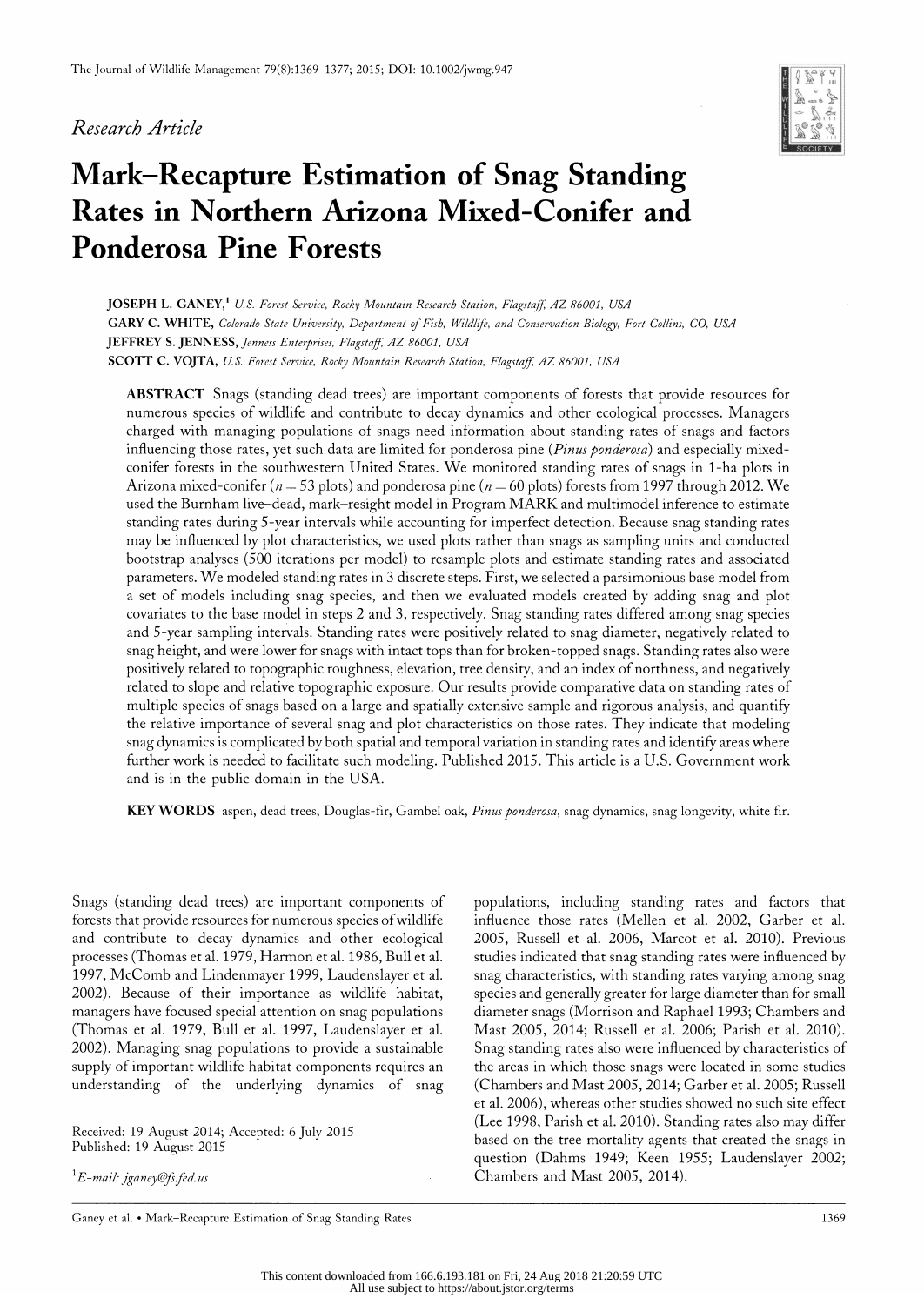We know little about snag standing rates and factors influencing those rates in most southwestern forest types. Several studies have quantified standing rates of ponderosa pine (Pinus ponderosa) snags in ponderosa pine forest (Cunningham et al. 1980; Chambers and Mast 2005, 2014; Ganey and Vojta 2005; Passovoy and Fulé 2006), but only Ganey and Vojta (2005) did so (over a limited time frame) for southwestern mixed-conifer forests. Information is available from other geographic areas and/or forest types, but it is unclear whether results from these studies extrapolate well to southwestern mixed conifer and ponderosa pine forests. Inference based on most studies also is limited. Many studies of standing rates in these or similar forest types focused on single or at best a few study sites, and most followed a single cohort of snags, often of a single snag species, created by a single cause of tree mortality such as wildfire (Dahms 1926, Chambers and Mast 2005, Russell et al. 2006), prescribed fire (Harrington 1996, Laudenslayer 2002), or bark beetles (Keen 1955, Schmid et al. 1985, Chambers and Mast 2014). These studies provided valuable information about snags (especially ponderosa pine snags) in particular sites created by particular mortality agents, but that information cannot be extrapolated to managing snag populations including multiple species of snags, of various ages, created by multiple mortality agents across variable landscapes. Managing these populations requires knowledge of standing rates for multiple species of snags, as well as the extent of spatial and temporal variability in those rates and factors underlying that variability.

 We studied snag dynamics from 1997 to 2012 at multiple sites in mixed-conifer and ponderosa pine forests in northern Arizona (Ganey and Vojta 2014). We used a mark-recapture framework to model standing rates of snags in these forest types while accounting for imperfect detection of snags. Our primary objectives were to estimate standing rates of snags, identify factors influencing those standing rates, and estimate relative importance of those factors. Our study differed from most previous studies in 6 important ways. First, it incorporated multiple species of snags from the same study plots, allowing us to separate differences in standing rates among species from apparent differences caused by studying different species in geo graphically distant study areas. Second, it was based on a spatially extensive and spatially variable sample, rather than on 1 or a few study sites, allowing for estimation of standing rates across that variable landscape and the importance of selected landscape factors influencing that variability. Third, it explicitly evaluated temporal variability in standing rates. Fourth, it included snags of varying age rather than following the fate of a single cohort of snags, included snags created by all mortality agents operating in these forests rather than focusing on snags created by a single mortality agent, and accounted for imperfect detection of snags. Fifth, it allowed characteristics of individual snags to vary among sampling intervals rather than modeling standing rates based on values of snag covariates at the beginning of the study. Finally, it explicitly accounted for the potential lack  of statistical independence among snags within a plot in the modeling process.

# STUDY AREA

 We sampled snags within an area covering 73,000 ha across the Coconino and Kaibab National Forests, north-central Arizona (Fig. 1). Within this area, study plots were randomly located in mixed-conifer and ponderosa pine forests (plot selection described in Ganey 1999). Mixed-conifer forests were dominated by ponderosa pine, white fir (*Abies concolor*), and Douglas-fir (Pseudotsuga menziesii), which together accounted for approximately 90 percent of total trees in this forest type (Ganey and Vojta 2011). Other common species included Gambel oak (Quercus gambelii), quaking aspen (Populus tremuloides), and limber pine  $(P.$  flexilis), in that order of frequency. Ponderosa pine accounted for over 90% of trees in ponderosa pine forest (Ganey and Vojta 2011). Gambel oak also was relatively common (approx. 8% of total trees by frequency), and alligator juniper (Juniperus deppeana), Douglas-fir, quaking aspen, limber pine, pinyon pine (P. edulis), and other species of juniper were present in small numbers in some stands.



 Figure 1. Location of the study area (black box, top) in northern Arizona, and locations of sampled plots within the study area (bottom). Plots were located in the Kaibab (left) and Coconino (right) National Forests. Plots in ponderosa pine forest ( $n = 60$ ) are indicated by circles and plots in mixedconifer forest ( $n = 53$ ) by triangles.

1370 The Journal of Wildlife Management • 79(8)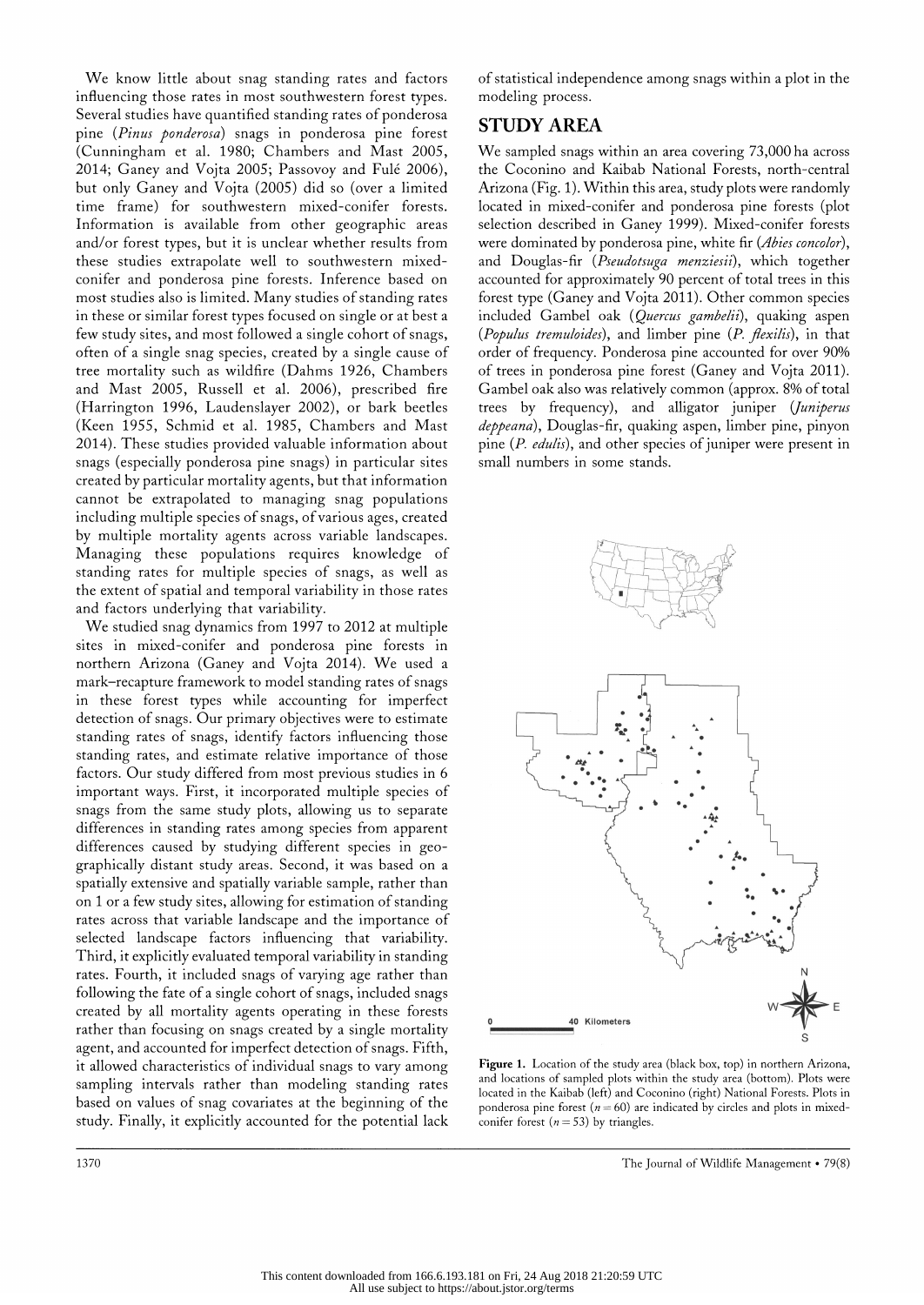The study plots included a wide range of topographic conditions and soil types, covered the entire elevational range of these forest types within this area (mixed-conifer median  $= 2,351 \text{ m}$ , range  $= 1,886 - 3,050 \text{ m}$ ; ponderosa pine median  $= 2,144 \text{ m}$ , range  $= 1,778 - 2,561 \text{ m}$ , and included both commercial forest lands and administratively reserved lands such as wilderness and other roadless areas. Consequently, plots represented a wide range of forest structural conditions. Density of trees  $\geq$  20 cm in diameter at breast height (dbh) ranged 78-489 (median  $= 266.7$ ) trees/ha in mixed-conifer forest and  $11-689$  (median = 227.8) trees/ha in ponderosa pine forest. Basal area ranged  $7-52$  (median  $= 25.2$ ) and  $1-44$ (median  $= 19.7$ ) m<sup>2</sup>/ha in mixed-conifer and ponderosa pine forest, respectively (Ganey and Vojta 2011).

# METHODS

We sampled snags in 113 plots (1 ha each in area,  $n = 53$  and 60 plots in mixed-conifer and ponderosa pine forest, respectively) randomly established in 1997 (see Ganey 1999 for details on plot selection). We sampled all snags  $\geq$ 2 m in height and  $\geq$ 20 cm dbh. We did not sample smaller diameter snags based on the assumption that they were less important to cavity-nesting birds (Balda 1975, Cunningham et al. 1980, Ganey and Vojta 2004, Chambers and Mast 2014) and roosting bats (Rabe et al. 1998, Bernardos et al. 2004, Solvesky and Chambers 2009). We sampled snags on 4 occasions (1997, 2002, 2007, and 2012). At each occasion t, we uniquely marked any new snags with numbered metal tags, and recorded fate for all previously marked snags over the interval (i) from  $t-1$  to  $t (n = 3 5$ -yr intervals). Fate was recorded as snag remained standing at occasion  $t$ , snag fell during interval  $i$  and was relocated as a log, or snag was not found. Thus, fate was known for most but not all snags.

 We recorded 5 characteristics of snags for use as covariates in models estimating standing rates, including species, dbh (nearest cm), height (nearest m), top condition (intact vs. broken), and the ratio of snag diameter to height. We measured these characteristics at each sampling occasion, because snag height, top condition, and diameter/height ratio could change between sampling occasions. We hypothesized that standing rates would differ among species (Morrison and Raphael 1993, Landram et al. 2002, Russell et al. 2006, Angers et al. 2010, Parish et al. 2010). Because wind is an important agent of snag breakage and loss in this region (Chambers and Mast 2005, 2014; Ganey and Vojta 2005), we also hypothesized that standing rates would be positively related to snag diameter and snag diameter/height ratio, negatively related to snag height, and greater for snags with broken than with intact tops (Morrison and Raphael 1993; Chambers and Mast 2005, 2014; Ganey and Vojta 2005; Russell et al. 2006; Parish et al. 2010).

We sampled all live trees  $\geq$ 20 cm dbh in a 0.09-ha subplot within each plot in 2004 and 2014. Tree density did not differ significantly within our plots between 2004 and 2014 (Wilcoxon signed-ranks test,  $Z = -0.688$ ,  $P = 0.508$ ). Therefore, we used the 2004 estimate of tree density as a plot-level covariate in modeling standing rates, because this represented the approximate midpoint of the period

 modeled (1997-2012). We hypothesized that standing rates would increase with increasing tree density because of reduced wind speeds in denser stands (Chambers and Mast 2005, but see Garber et al. 2005, Chambers and Mast 2014).

 We used the National Elevation Dataset (NED; http:// nationalmap.gov/viewer.html; cell size =  $30 \times 30$  m) to gen erate 5 topographic-based plot covariates that might influence standing rates (Chambers and Mast 2005, 2014; Russell et al. 2006). We estimated mean elevation (m) and mean slope (deg) within each plot and calculated mean aspect (deg) using the ArcGIS (Environmental Systems Research Institute, Inc., Redlands, CA) extension from Jenness (2013), means were based on values of all cells within the plot. We transformed mean aspect to cosine of aspect, an index of relative northness ranging from  $-1$  at due south to 1 at due north. We estimated surface ratio (an index of topographic roughness, with greater values indicating greater roughness) following Jenness (2004). We calculated topo graphic position index (an index of relative topographic exposure) as the mean difference between elevation for each cell in a plot and the mean elevation of all cells within a 200-m neighborhood. We hypothesized that snag standing rates would decrease with slope and topographic position index because of greater exposure to wind, and would be positively related to surface ratio, assuming that more complex topography would reduce wind speed (Chambers and Mast 2005), and to cosine aspect because the prevailing winds in this region are southerly.

 Thus, covariates available for modeling standing rates included characteristics of individual snags, tree density, and topographic-based plot characteristics. We lacked data on cause of death, which may influence standing rates and had insufficient data on fire history (see below) to model fire effects (Passovoy and Fulé 2006). We also did not include snag age in models, because many snags marked in 1997 were of unknown age and new snags marked on subsequent occasions could only be aged  $\pm 5$  years. Failure to include these factors likely lowered the precision of standing rate estimates, but the estimates are directly relevant to managers faced with managing populations of snags of unknown age created by varied and unknown mortality agents.

# Modeling Snag Standing Rates

 We used the Burnham (1993) live-dead, mark-resight model in Program MARK (White and Burnham 1999) to estimate snag standing rates. The Burnham model typically incorporates information from both live and dead encounters to estimate survival rates of animals across  $t$  sampling occasions (Burnham 1993). We estimated standing rates of snags across 4 sampling occasions, with  $35$ -year intervals  $(i)$  between sampling occasions, and live and dead encounters referred to snags that remained standing or fell during interval i, respectively. The model estimated 4 sets of parameters:  $S_i$ ,  $i = 1, \ldots, t-1$ , the probability that a snag remained standing during interval  $i; p_i$ ,  $i = 1, ..., t - 1$ , the probability that a snag that remained standing during interval *i* was detected;  $r_i$ ,  $i = 1, \ldots, t-1$ , the probability that a snag that fell during interval  $i$  was detected; and  $F$ , fidelity,

Ganey et al. • Mark-Recapture Estimation of Snag Standing Rates 1371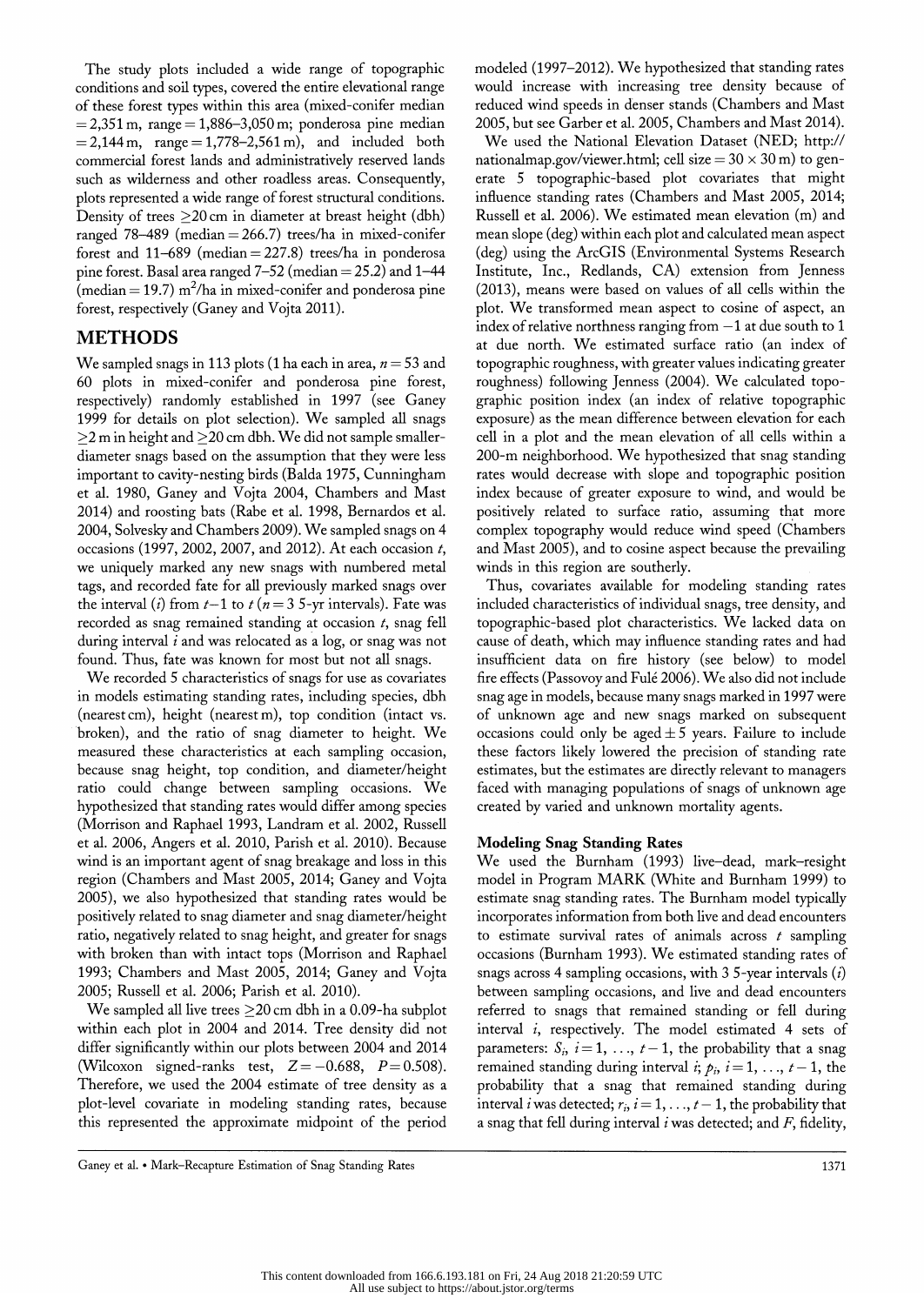which we set to 1 because snags could not emigrate from the plot.

 Snag standing rates may be non-independent for snags in the same plot (Chambers and Mast 2005,2014; Garber et al. 2005; Russell et al. 2006). Therefore, we treated plots as sampling units and used bootstrap analyses (Bishop et al. 2008) to resample plots in all model runs. Because of the relatively large numbers of snags, plots, and iterations (500), we were not able to model all of the data at one time, and broke the modeling process into 3 discrete steps to facilitate analysis. In step 1, we evaluated a suite of 10 models (Table S1) parameterized using only species group  $(g = 6$  species groups; white fir, Douglas-fir, ponderosa pine, quaking aspen, Gambel oak, and other [all other species]) and time interval  $(i=3$  5-yr intervals). This allowed us to select the most parsimonious base model from a set of models lacking other snag- and plot-level covariates. In step 2, we evaluated 16 models (Table S2) representing all possible combinations created by adding 4 snag covariates (dbh, height, top condition, and diameter/height ratio) to the top base model selected in step 1. In step 3, we evaluated 64 models (Table S3) representing all possible combinations created by adding 6 plot-level covariates (mean slope, mean elevation, cosine aspect, topographic position index, surface ratio, and tree density) to the top base model from step 1.

 We used 500 bootstrap iterations to evaluate models in all 3 steps. We computed model weights using Akaike's Informa tion Criterion corrected for small sample size  $(AIC<sub>c</sub>)$  as described by Burnham and Anderson (2002), computed mean model weight as the mean of the weights from the 500 bootstrap iterations, and ranked models by mean weight. We estimated relative importance of covariates as the sum of the mean weights for all models including that covariate across the 500 bootstrap iterations; these estimates were informative because all covariates were included in the same number of models within a model set (Doherty et al. 2012). Unless otherwise indicated, we generated bootstrapped parameter estimates and associated confidence intervals from the top model resulting from each suite of models.

 Seven plots experienced severe wildfire during the study (4 in mixed-conifer and 3 in ponderosa pine forest). Because severe fire melted the aluminum tags used to mark snags, we were unable to distinguish between pre-existing and newly created snags in these plots following fire. Consequently, we censored all existing snags in these plots following fire, and treated all snags observed at the first post-fire sampling occasion as new snags in analyses covering subsequent intervals. For example, if a plot burned between the 2002 and 2007 sampling occasions, existing snags in 1997 were included for the interval from 1997 to 2002 but censored thereafter, and all post-fire snags observed in 2007 were treated as new snags for the interval from 2007 to 2012.

# RESULTS

 We included 6,020 unique snags in analyses of standing rates. Number of standing snags present at the beginning of interval  $i$  increased over time, with 2,206, 2,555, and 4,814 snags present in 1997, 2002, and 2007, respectively. Snag

 populations sampled in 2002 and 2007 included 1,061 and 2,753 newly recruited snags, respectively, representing 41.5% and 57.2% of total snag numbers on those sampling occasions, respectively.

 The top-ranked base model indicated that snag standing rates were influenced by species group interacting with time interval, and that detection probability differed by species group for standing snags and by an interaction between species group and time interval for fallen snags (Table 1). Two additional models also were reasonably supported (mean model weight >0.1000). Both of these models were identical to the top model for S and  $r$ , but differed for  $p$ , which was constant in the second-ranked model and was influenced by an interaction between species group and time interval in the third-ranked model.

Parameter estimates from the top model indicated that  $S_i$  was greater for Gambel oak and Douglas-fir snags than for quaking aspen, white fir, and ponderosa pine snags (Table 2). Standing rates were highest in the first sampling interval for most species, but relative ranks of the following 2 intervals differed among species. Detection rates were high for snags that remained standing (Table 3) and lower and more variable among species and intervals for fallen snags (Table 4).

 There were 4 competing models (mean model weight >0.1000) among the suite of models created by adding snag covariates to the base model (Table 1). The top-ranked model included snag dbh, height, and top condition. The next best model included these variables plus snag diameter/ height ratio, and the third and fourth models dropped snag height and snag diameter/height ratio, respectively, from this combination of variables. The base model without covariates included was the lowest-ranked model (Table S2), indicating that all snag covariates improved the model.

 Because the top 2 models including snag covariates were approximately equally likely (Table 1), we used the model including all covariates to generate parameter estimates. Parameter estimates indicated that standing rate was positively related to both snag dbh and diameter/height ratio, negatively related to snag height, and greater for snags with broken tops than for snags with intact tops (Table 5). Confidence intervals around the parameter estimates did not include 0 for any covariates, suggesting that all contributed significantly to the model, but covariate weights indicated stronger effects for snag dbh and top condition than for snag height and snag diameter/height ratio (Table 5). Both snag dbh and top condition (and only these covariates) were included in all competing models.

 Three models including both the base model and plot covariates had mean weight >0.1000 (Table 1). The top model included all 6 plot covariates and was approximately 1.5 times as likely as the next model. The second-ranked model dropped mean topographic position index from this combination of variables, and the third dropped cosine aspect (Table 1). The base model was the lowest-ranked model (Table S3), indicating that all plot covariates improved the model. Parameter estimates from the top model indicated that standing rate was positively related to surface ratio,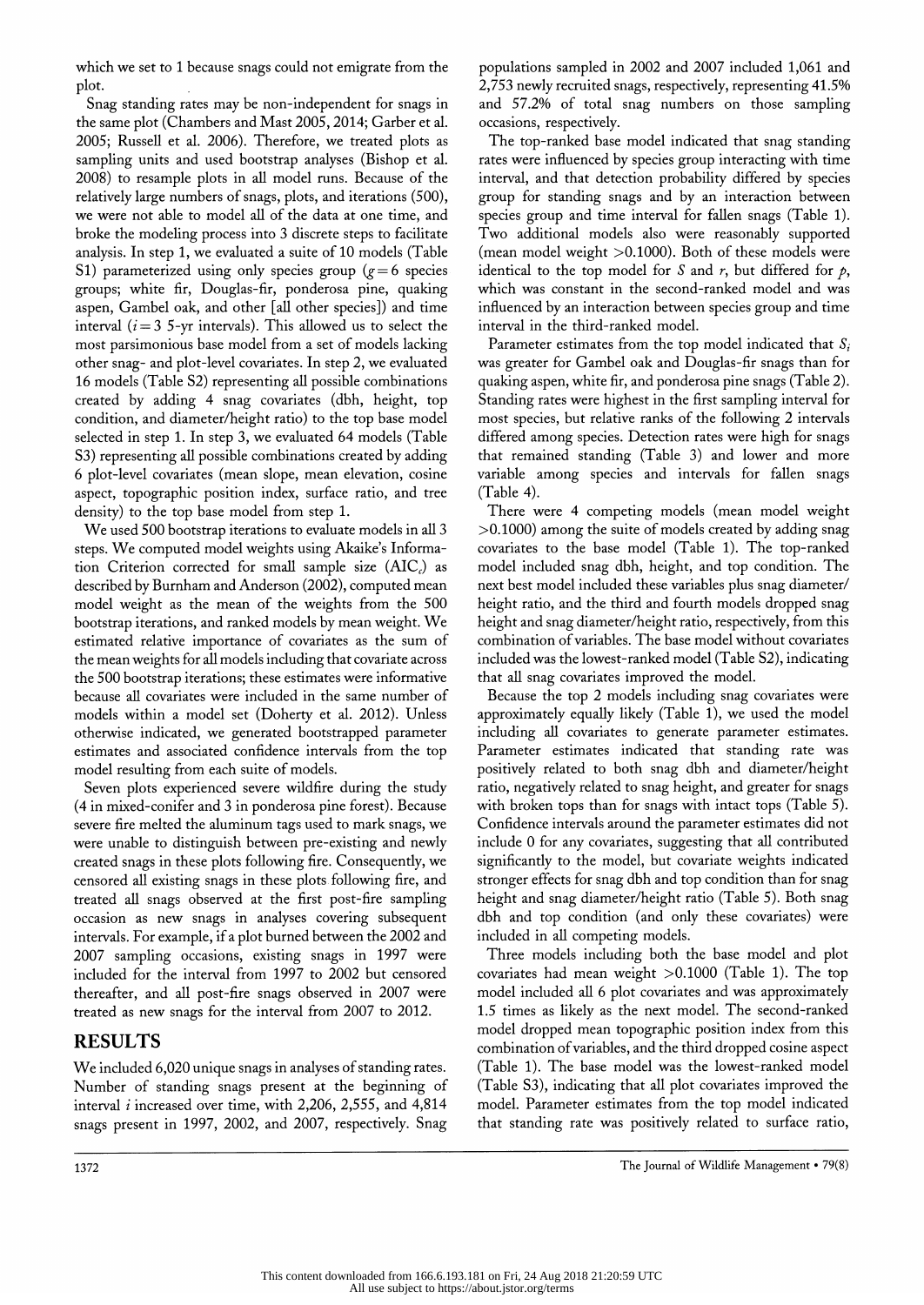Table 1. Mean model weights (along with associated SD and min. and max. weights) for the top models from suites of models evaluated in 3 separate steps to estimate standing rates of snags in northern Arizona mixed-conifer and ponderosa pine forests, 1997-2012. In step 1, we evaluated 10 Burnham (1993) live-dead models to select a best base model. In step 2, we evaluated 16 models created by adding all possible combinations of 4 snag covariates to the top base model. In step 3, we evaluated 64 models created by adding all possible combinations of 6 plot covariates to the best base model. Only models with mean weights  $\geq 0.10$  are shown here (see Tables S1-S3 for all model results). We estimated mean weights from 500 bootstrap iterations using plots as sampling units.

| Model structure                                               | Mean   | <b>SD</b> | Range               |
|---------------------------------------------------------------|--------|-----------|---------------------|
| Base models <sup>a</sup>                                      |        |           |                     |
| $\{S(g\times t) \not\sim (g) \rvert g \times t) \rvert F=1\}$ | 0.3632 | 0.3078    | $0.0001 - 0.9960$   |
| $\{S(g\times t) \not\sim o(.) \rvert g \times t \rvert F=1\}$ | 0.3191 | 0.3460    | $< 0.0001 - 0.9877$ |
| $\{S(g \times t) \ p(g \times t) \ r(g \times t) \ F = 1\}$   | 0.2065 | 0.2940    | $< 0.000 - 0.9999$  |
| Base model plus snag covariates <sup>b</sup>                  |        |           |                     |
| {base+dbh+height+condition}                                   | 0.3915 | 0.2149    | 0.0004-0.9817       |
| {base+dbh+height+condition+dbh/ht}                            | 0.3374 | 0.2250    | $0.0007 - 0.9983$   |
| {base+dbh+condition+dbh/ht}                                   | 0.1680 | 0.1693    | 0.0000-0.7064       |
| {base+dbh+condition}                                          | 0.1023 | 0.1567    | $0.0000 - 0.7275$   |
| Base model plus plot covariates <sup>c</sup>                  |        |           |                     |
| {base+slope+elevation+aspect+topo+surface ratio+density}      | 0.2646 | 0.2494    | $< 0.0001 - 0.9992$ |
| {base+slope+elevation+aspect+surface ratio+density}           | 0.1777 | 0.1914    | $< 0.0001 - 0.9976$ |
| {base+slope+elevation+topo+surface ratio+density}             | 0.1316 | 0.1720    | $< 0.0001 - 0.9561$ |

<sup>a</sup> Notation for base models evaluated:  $S$  = the probability that a snag remained standing during a sampling interval (*i*,  $n = 35$ -yr intervals), g = species or species group ( $n = 6$  species or groups),  $t =$  sampling occasion ( $n = 4$  occasions),  $p =$  the probability that a snag was detected given that it remained standing during interval i,  $r =$  the probability that a snag was detected given that it fell during interval i, and  $F =$  fidelity, which we set to 1 because snags could not emigrate from the plot.

 $^{\rm b}$  Snag covariates evaluated included: dbh = snag diameter at breast height (cm), height = snag height (m), condition = top condition (broken vs. intact), and dbh/ht = snag diameter/height ratio. Snag covariates were added to the top ranked base model ( $S(g \times t)$   $p(g)$   $r(g \times t)$   $F=1$ ).

<sup>c</sup> Plot covariates included: slope = mean slope (deg), elevation = mean elevation (m), aspect = cosine of slope aspect (an index of relative northness of slope aspect, ranging from —1 at due south to 1 at due north), surface ratio (Jenness 2004), topo = mean topographic position index (an index of relative topographic exposure calculated as the mean difference between elevation for each cell in a plot and the mean elevation of all cells within a 200-m neighborhood), and density = tree density (trees/ha). Plot covariates were added to the top ranked base model ({S(gxt)  $\rho(g)$   $r(g \times t)$  F=1}.

 Table 2. Estimated rates (and associated SEs and 95% CIs) at which snags remained standing (S) during 5-year intervals between sampling occasions in northern Arizona mixed-conifer and ponderosa pine forest, by major species and 5-year time interval. We derived estimates using the top base model ( ${S(g \times t) p(g) r(g \times t) F=1}$ )<sup>a</sup> and 500 bootstrapped samples of snag monitoring plots.  $N=$  number of snags standing at the beginning of interval i.

| 5-yr interval | N     | S     | SE.   | 95% CI          |
|---------------|-------|-------|-------|-----------------|
| 1997–2002     | 384   | 0.764 | 0.001 | 0.762–0.766     |
| 2002-2007     | 429   | 0.668 | 0.002 | $0.664 - 0.671$ |
| 2007-2012     | 1,756 | 0.696 | 0.002 | $0.692 - 0.699$ |
| 1997-2002     | 774   | 0.753 | 0.001 | 0.751-0.755     |
| 2002-2007     | 954   | 0.652 | 0.002 | $0.647 - 0.656$ |
| 2007-2012     | 1,416 | 0.592 | 0.002 | 0.589-0.596     |
| 1997-2002     | 158   | 0.725 | 0.002 | 0.720-0.729     |
| 2002-2007     | 209   | 0.667 | 0.001 | 0.664-0.669     |
| 2007-2012     | 399   | 0.793 | 0.002 | 0.789-0.797     |
| 1997-2002     | 228   | 0.830 | 0.001 | $0.827 - 0.833$ |
| 2002-2007     | 297   | 0.772 | 0.001 | 0.769-0.775     |
| 2007-2012     | 437   | 0.759 | 0.002 | $0.755 - 0.763$ |
| 1997-2002     | 530   | 0.932 | 0.001 | $0.931 - 0.933$ |
| 2002-2007     | 591   | 0.826 | 0.002 | $0.823 - 0.829$ |
| 2007-2012     | 716   | 0.853 | 0.001 | $0.852 - 0.854$ |
|               |       |       |       |                 |

<sup>a</sup> Notation for base model:  $S =$  the probability that a snag remained standing during a sampling interval  $(i, n = 35$ -yr intervals), g = species or species group ( $n = 6$  species or groups),  $t =$  sampling occasion ( $n = 4$ ) occasions),  $p$  = the probability that a snag was detected given that it remained standing during interval  $i$ ,  $r$  = the probability that a snag was detected given that it fell during interval  $i$ , and  $F=$  fidelity, which we set to 1 because snags could not emigrate from the plot.

 $b$  Species acronyms: ABCO = white fir, PIPO = ponderosa pine, POTR = quaking aspen,  $\text{PSME} = \text{Douglas-fir}$ , and  $\text{QUGA} = \text{Gambel oak}$ .

Ganey et al. • Mark-Recapture Estimation of Snag Standing Rates 1373

 elevation, tree density, and cosine aspect, and negatively related to slope and topographic position index (Table 6). Confidence intervals around parameter estimates did not include 0 except for topographic position index, and importance estimates indicated strong effects for surface ratio, elevation, and slope, with weaker effects for tree density, cosine aspect, and topographic position index (Table 6).

#### DISCUSSION

 This study focused on estimating standing rates of snags of varying species and age created by a variety of mortality

Table 3. Estimated detection rates of snags that remained standing  $(p)$  in northern Arizona mixed-conifer and ponderosa pine forest during 3 5-year time intervals from 1997-2012, along with associated standard errors and 95% CI, by major species. We derived estimates using the top base model  $($  {  $S$  (  $g \times t$  )

| $p(g)$ $r(g \times t)$ $F=1$ }) <sup>a</sup> and 500 bootstrapped samples of snag monitoring plots. |
|-----------------------------------------------------------------------------------------------------|
|-----------------------------------------------------------------------------------------------------|

| Species <sup>b</sup> |       | SE      | 95% CI          |
|----------------------|-------|---------|-----------------|
| ABCO                 | 0.985 | < 0.001 | 0.984-0.985     |
| <b>PIPO</b>          | 0.992 | < 0.001 | $0.992 - 0.993$ |
| <b>POTR</b>          | 0.992 | < 0.001 | $0.991 - 0.992$ |
| <b>PSME</b>          | 0.983 | < 0.001 | $0.982 - 0.984$ |
| <b>OUGA</b>          | 0.994 | < 0.001 | 0.994-0.995     |
|                      |       |         |                 |

<sup>a</sup> Notation for base model:  $S =$  the probability that a snag remained standing during a sampling interval (*i*,  $n = 3$  5-yr intervals),  $g =$  species or species group ( $n = 6$  species or groups),  $t =$  sampling occasion ( $n = 4$ ) occasions),  $p =$  the probability that a snag was detected given that it remained standing during interval  $i$ ,  $r$  = the probability that a snag was detected given that it fell during interval  $i$ , and  $F=$  fidelity, which we set to 1 because snags could not emigrate from the plot.

 $^{b}$  Species acronyms: ABCO = white fir, PIPO = ponderosa pine, POTR = quaking aspen,  $PSME =$  Douglas-fir, and  $QUGA =$  Gambel oak.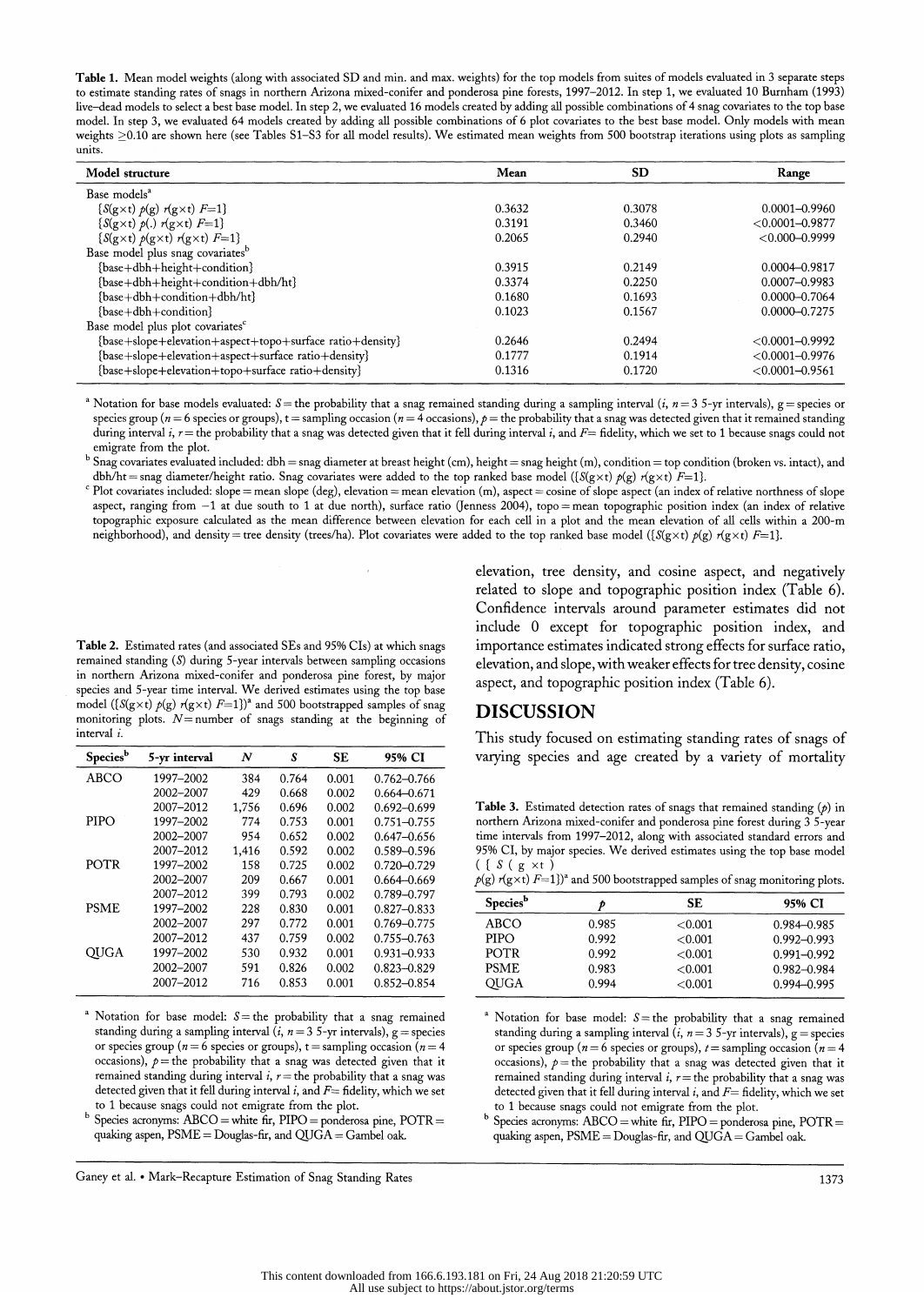Table 4. Estimated detection rates for snags that fell  $(r)$  during 3 5-year time intervals in northern Arizona mixed-conifer and ponderosa pine forest, along with associated standard errors and 95% CI, by major species. forest, along with associated standard errors and 95% CI, by major species. We derived estimates using the top base model ( $\log \frac{x}{y}$  /g)  $\log x$  if  $I=1$  if and 500 bootstrapped samples of snag monitoring plots.

| Species <sup>b</sup> | 5-yr interval | r     | SE      | 95% CI          |
|----------------------|---------------|-------|---------|-----------------|
| ABCO                 | 1997–2002     | 0.868 | 0.004   | $0.861 - 0.875$ |
|                      | 2002-2007     | 0.882 | 0.002   | 0.879-0.885     |
|                      | 2007-2012     | 0.999 | < 0.001 | 0.999-1.000     |
| PIPO                 | 1997–2002     | 0.969 | < 0.001 | 0.968-0.970     |
|                      | 2002-2007     | 0.897 | 0.002   | $0.892 - 0.901$ |
|                      | 2007-2012     | 0.895 | 0.003   | 0.890-0.900     |
| <b>POTR</b>          | 1997–2002     | 0.928 | 0.002   | 0.924-0.932     |
|                      | 2002-2007     | 0.814 | 0.003   | 0.808-0.820     |
|                      | 2007-2012     | 0.894 | 0.003   | 0.889-0.899     |
| <b>PSME</b>          | 1997-2002     | 0.896 | 0.002   | $0.892 - 0.900$ |
|                      | 2002-2007     | 0.958 | 0.001   | 0.955-0.960     |
|                      | 2007-2012     | 0.850 | 0.005   | 0.840-0.859     |
| OUGA                 | 1997-2002     | 0.782 | 0.003   | $0.776 - 0.789$ |
|                      | 2002-2007     | 0.609 | 0.006   | $0.597 - 0.621$ |
|                      | 2007–2012     | 0.611 | 0.003   | 0.606–0.616     |

Notation for base model:  $S =$  the probability that a snag remained standing during a sampling interval  $(i, n = 35$ -yr intervals),  $g =$  species or species group ( $n = 6$  species or groups),  $t =$  sampling occasion ( $n = 4$ occasions),  $\rho =$  the probability that a snag was detected given that it remained standing during interval  $i, r =$  the probability that a snag was detected given that it fell during interval  $i$ , and  $F=$  fidelity, which we set to 1 because snags could not emigrate from the plot.

Species acronyms: ABCO = white fir, PIPO = ponderosa pine, POTR  $=$  quaking aspen,  $PSME =$  Douglas-fir, and  $QUGA =$  Gambel oak.

 agents in a spatially variable landscape. Our focus differed from most previous studies, many of which followed single species cohorts of snags created by a single mortality agent in 1 or a few study areas. Despite this difference, many of our results support results from previous studies. For example, observed standing rates varied among snag species (Morrison and Raphael 1993, Landram et al. 2002, Russell et al. 2006, Angers et al. 2010, Parish et al. 2010) and were influenced by characteristics of both the snags themselves and the plots in which those snags were located (Morrison and Raphael 1993; Chambers and Mast 2005, 2014; Russell et al. 2006; Parish et al. 2010; but see Lee 1998; Parish et al. 2010).

 Table 5. Parameter estimates (along with associated 95% CIs) for snag covariates from 1 of 2 competing models evaluating the effects of snag covariates on standing rates of snags in northern Arizona mixed-conifer and ponderosa pine forest, 1997-2012. Because the top 2 models were approximately equally likely, we used the model containing all covariates to generate parameter estimates. We derived all estimates from 500 bootstrapped samples of snag monitoring plots and computed importance values by summing model weights across all models containing a particular covariate.

| Parameter <sup>a</sup> | Estimate  | 95% CI                 | Importance |
|------------------------|-----------|------------------------|------------|
| Dbh                    | 0.0347    | $0.0342 - 0.0352$      | 1.000      |
| Top condition          | $-0.4937$ | $-0.5039$ to $-0.4834$ | 0.999      |
| Height                 | $-0.0196$ | $-0.0209$ to $-0.0183$ | 0.730      |
| D <sub>bh/ht</sub>     | 0.1348    | 0.0882-0.1813          | 0.506      |

<sup>a</sup> Snag covariates evaluated included: Dbh = snag diameter at breast height  $(cm)$ , Top condition = broken (0) versus intact (1), height = snag height  $(m)$ , and  $Dbh/ht =$  snag diameter/height ratio.

 Table 6. Parameter estimates (along with associated 95% CIs) for plot covariates from the top model evaluating the effects of plot covariates on standing rates of snags in northern Arizona mixed-conifer and ponderosa pine forest, 1997-2012. We derived all estimates from 500 bootstrapped samples of snag monitoring plots and computed importance values by summing model weights across all models containing a particular covariate.

| Parameter <sup>a</sup> | Estimate  | 95% CI             | Importance |
|------------------------|-----------|--------------------|------------|
| Surface ratio          | 18.9078   | 18.3043-19.5113    | 0.994      |
| Mean elevation (m)     | 0.0009    | $0.0009 - 0.0010$  | 0.950      |
| Mean slope (deg)       | $-0.0726$ | $-0.0758$ to       | 0.941      |
|                        |           | $-0.0694$          |            |
| Trees/ha               | 0.0004    | 0.0004-0.0004      | 0.757      |
| Cosine aspect          | 0.0111    | $0.0007 - 0.0215$  | 0.656      |
| Mean topographic       | $-0.0002$ | $-0.0008 - 0.0005$ | 0.580      |
| index                  |           |                    |            |

 a Plot covariates not obviously labeled included: cosine aspect (an index of relative northness of slope aspect, ranging from  $-1$  at due south to 1 at due north), surface ratio (Jenness 2004), and mean topographic position index (an index of relative exposure calculated as the mean difference between elevation for each cell in a plot and the mean elevation of all cells within a 200-m neighborhood).

 We also compared standing rates for major snag species in our study with estimated standing rates from existing studies, where possible. Because most studies estimated percentage of snags standing over fixed time intervals rather than standing rates, we used mean standing rates over our 3 sampling intervals to estimate the percentage of snags standing over a 10-year period for these comparisons. Our estimates were within the range previously reported for ponderosa pine and quaking aspen, at the low end of the reported range for Douglas-fir, and below the only reported estimate for white fir (Table 7). Comparative data were not available for Gambel oak, which had the highest estimated standing rate in our study (Table 2). We recommend that these comparisons be interpreted cautiously, however, because many of the comparative data used were from geographically distant study areas and/or other forest types, and percentages of snags standing frequently were visually estimated from curves showing standing rates by time and thus were approximate.

 We could not compare detection rates with previous studies because no prior studies estimated this parameter. Detection rates were nearly 1 for all standing snags of all species in this study (Table 3) but were lower and more variable among snag species and time intervals for fallen snags (Table 4). Lower detection rates for fallen snags likely were due primarily to 2 factors: 1) many snags fell with the numbered tags under the trunk where they could not be observed; and 2) numbered tags fell out of rotting wood or were removed easily by animals from fallen snags as those snags deteriorated. Estimated detection rates for fallen snags generally were high; however, and including known fates greatly improves precision of estimates of standing rates relative to estimating those rates based solely on encounters with standing snags. We also were unable to compare precision of our estimates with previous studies, most of which did not estimate variability.

 Among the snag covariates we evaluated, standing rates were most strongly associated with snag diameter and top condition, with standing rates greater for larger diameter snags than for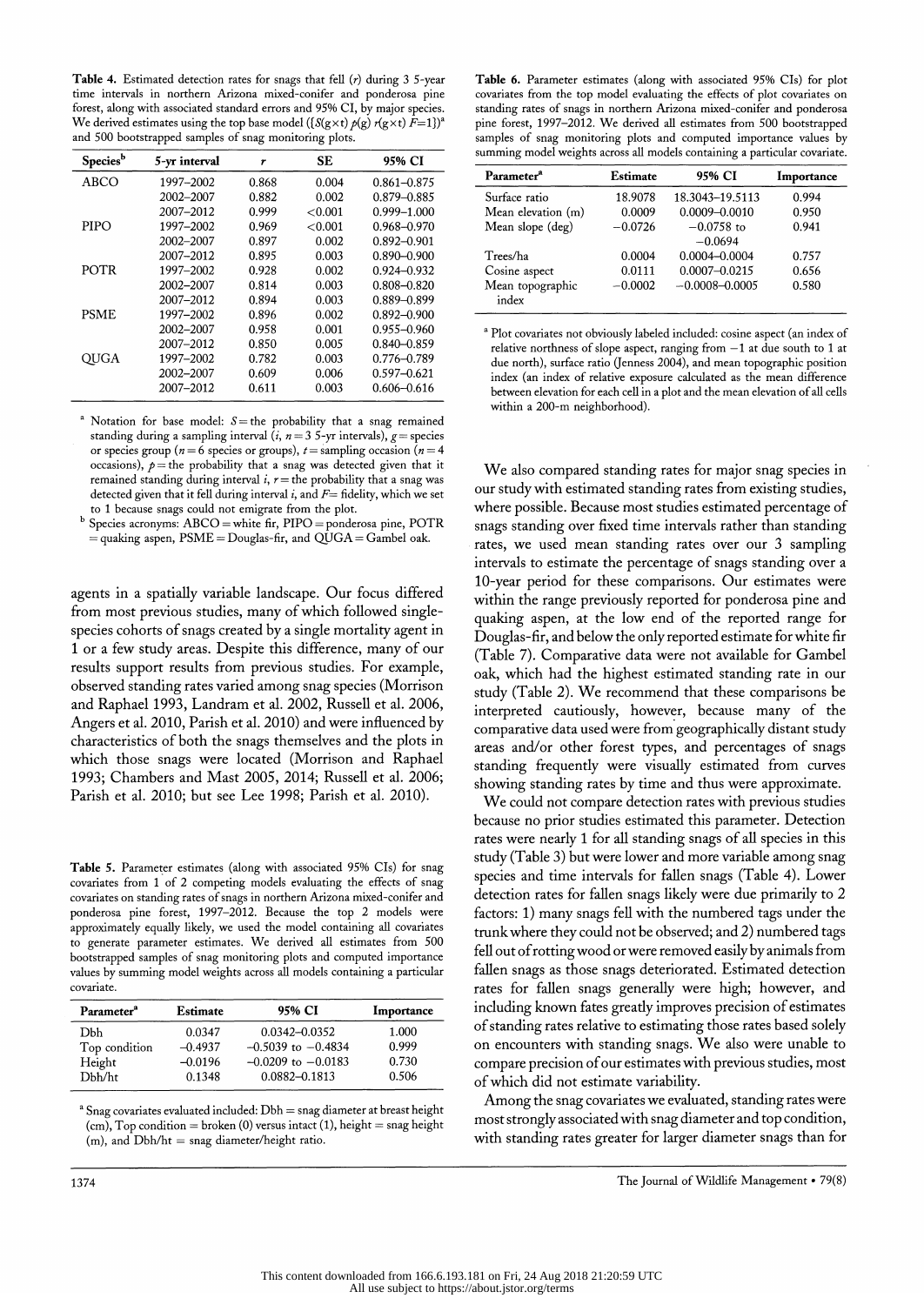| Table 7. Percentage of snags that remained standing in various studies by snag species, mortality agent, and time. We estimated percentages for many studies |  |
|--------------------------------------------------------------------------------------------------------------------------------------------------------------|--|
| from figures or incomplete data, and presented them as approximate values.                                                                                   |  |

| Species <sup>a</sup> | Mortality agent | Time (yrs) | % standing             | Source                     |
|----------------------|-----------------|------------|------------------------|----------------------------|
| <b>ABCO</b>          | Various         | 10         | $\sim$ 68 <sup>b</sup> | Landram et al. (2002)      |
|                      |                 | 10         | 50 <sup>c</sup>        | This study                 |
| PIPO                 | Bark beetles    | 10         | $35, 45^{\rm d}$       | Keen (1955)                |
|                      |                 | 10         | $\sim$ 40              | Schmid et al. (1985)       |
|                      |                 | 5          | 52                     | Hoffman et al. (2012)      |
|                      |                 | 9          | $\sim$ 10              | Chambers and Mast (2014)   |
|                      | Prescribed fire | 10         | $22, 38^e$             | Harrington (1996)          |
|                      | Wildfire        | 10         | $\sim$ 48              | Dahms (1949)               |
|                      |                 | 7          | 59                     | Chambers and Mast (2005)   |
|                      |                 | 10         | $\sim$ 30              | Russell et al. (2006)      |
|                      | Various         | 8          | $50$                   | Landram et al. (2002)      |
|                      |                 | 10         | 4 <sup>c</sup>         | This study                 |
| POTR                 | Various         | 10         | >75                    | Lee (1998)                 |
|                      |                 | 9          | $\sim$ 50              | Vanderwel et al. (2006)    |
|                      |                 | 10         | $\sim75$               | Angers et al. (2010)       |
|                      |                 | 10         | $<$ 30                 | Hogg and Michaelian (2015) |
|                      |                 | 10         | 53 <sup>c</sup>        | This study                 |
| <b>PSME</b>          | Wildfire        | 10         | > 80                   | Russell et al. (2006)      |
|                      | Various         | 10         | $60 - 95$ <sup>t</sup> | Parish et al. (2010)       |
|                      |                 | 10         | $62^{\circ}$           | This study                 |

<sup>a</sup> Species:  $\text{ABCO} = \text{white}}$  fir, PIPO = ponderosa pine, PSME = Douglas-fir, POTR = quaking aspen.

b Calculated based on reported annual snag fall rate.

Values based on mean rate estimated across 3 5-year sampling intervals.

d Values shown represent study sites on loam and pumice soils, respectively.

e Values shown represent study sites burned in spring and summer versus autumn, respectively.

f Range of values indicates differences among diameter classes.

 smaller diameter snags and for snags with broken tops versus snags with intact tops (Table 5). Similar patterns were noted in many previous studies (Bull 1983, Morrison and Raphael 1993, Chambers and Mast 2005, Russell et al. 2006, Parish et al. 2010). Wind is an important agent of snag breakage and/or loss in the study area (Chambers and Mast 2005,2014; Ganey and Vojta 2005). Larger diameter snags likely are more wind resistant than thinner snags, and the multiple branches present in snags with intact tops provide greater surface area for wind to act upon, increasing the likelihood of those snags falling or breaking. Quaking aspen may sometimes provide an exception to this pattern. Hogg and Michaelian (2015) noted that standing rates of quaking aspen in their study areas declined with stand age, which presumably was correlated with diameter. This decline was primarily due to greater infection of older aspen with decay fungi (Phellinus tremulae).

 Site characteristics also influenced standing rates in this study, with standing rates most strongly associated with surface ratio, elevation, slope, and tree density. Some (Chambers and Mast 2005, Garber et al. 2005, Russell et al. 2006) but not all (Lee 1998, Parish et al. 2010) previous studies identified site characteristics as influencing standing rates, and studies that showed a significant site effect did not always agree on how site characteristics influenced standing rates. For example, standing rates in this study were positively related to tree density, and Chambers and Mast (2005) reported that snag longevity increased with density of surrounding snags. In contrast, Garber et al. (2005) and Chambers and Mast (2014) observed lower snag longevity in denser stands. These differences among studies suggest a need for further work evaluating the effect of site characteristics on snag standing rates.

 Previous studies generally documented declines in snag standing rates with increasing snag age (defined as time since death), with snag age often the strongest predictor of snag longevity (Chambers and Mast 2005,2014; Passovoy and Fulé 2006; Russell et al. 2006; Parish et al. 2010). In contrast, standing rates in this study declined for most species of snags following the first sampling interval (Table 2), despite the fact that snag numbers were increasing in all species because of drought-mediated tree mortality and recruitment of new snags in subsequent intervals (Ganey and Vojta 2011, 2014). Thus, standing rates declined after 2002 although snag populations became increasingly dominated by newly created snags, contrary to the generally observed pattern.

Much of this decline appeared to be attributable to declines in standing rates of distinct cohorts of snags first sampled in 1997, 2002, and 2007, respectively. For example, 5-year standing rates averaged across species declined across all 3 cohorts, 10-year rates declined over the 2 cohorts sampled over a 10-year period, and the proportion of snags from the 1997 cohort that remained standing after 15 years was approximately equal to the proportion of the 2002 cohort that remained standing after 10 years (Table 8). Thus, snags first sampled in 1997, which included snags of all ages, stood longer than newly recruited snags first sampled in either 2002 or 2007. Many snags from these later cohorts likely died as a result of drought-mediated insect activity (Ganey and Vojta 2011), including bark beetles (primarily  $Ips$  spp.) in ponderosa pine (Negron et al. 2009, U.S. Forest Service 2009), and Douglas-fir beetle (Dendroctonus pseudotsugae) and fir engraver (Scolytus ventralis) in Douglas-fir and white fir (U.S. Forest Service 2009). Previous studies suggested that snags created by bark beetles fall more quickly than snags

Ganey et al. • Mark-Recapture Estimation of Snag Standing Rates 1375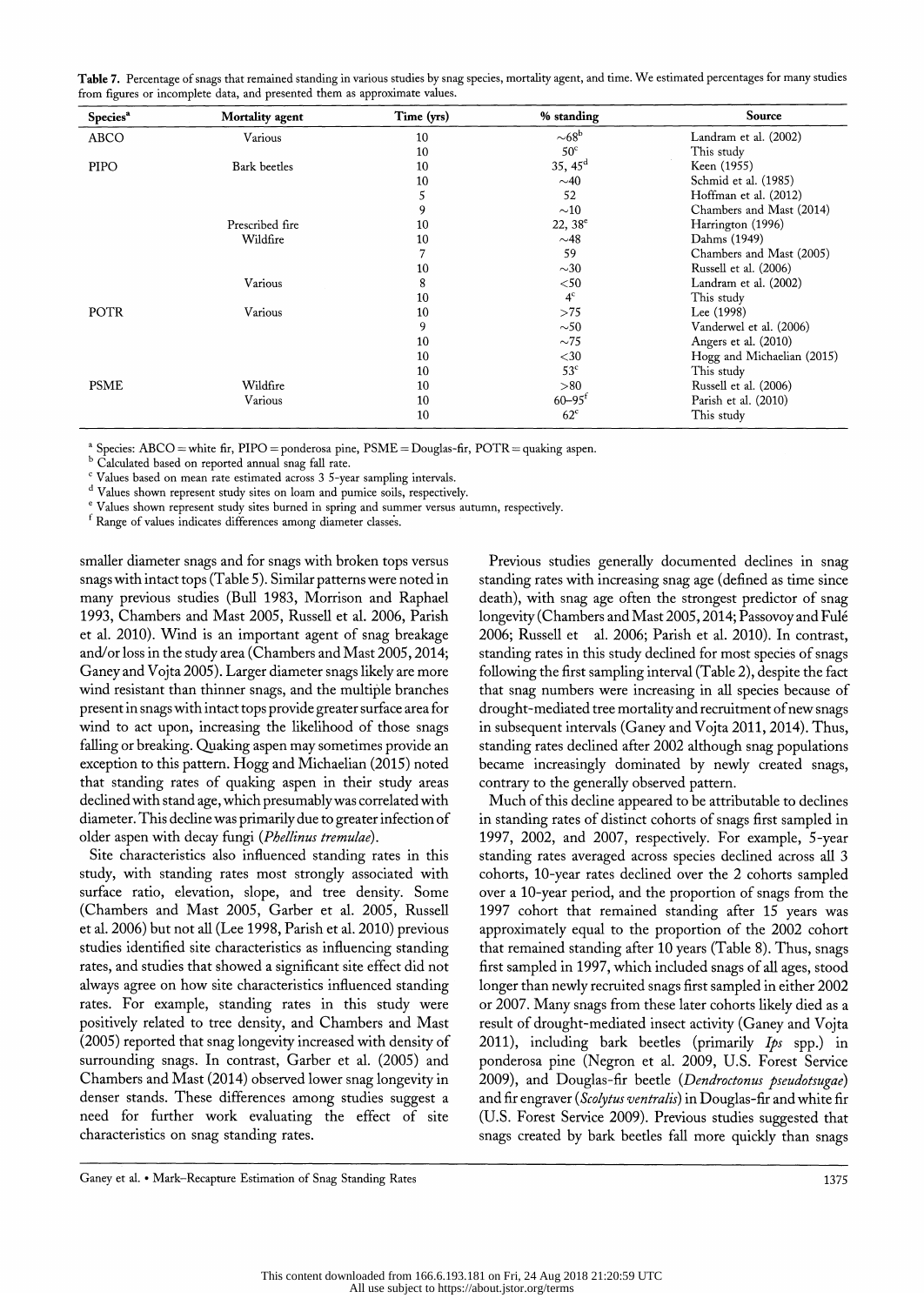Table 8. Percentages of snags (and associated 95% CIs) that remained standing over 5-year intervals for 3 cohorts of snags in northern Arizona mixed-conifer and ponderosa pine forest. Cohorts represented snags first sampled in 1997 (age in 1997 > 0 yrs,  $n = 2,324$  snags) and snags first sampled in 2002 or 2007 (age at first sampling  $>0$  and  $\leq$ 5 yrs,  $n = 1,062$ and 2,756 snags, respectively).

|             | Time interval after snags were first sampled |                                           |          |  |
|-------------|----------------------------------------------|-------------------------------------------|----------|--|
| Snag cohort | 5 years                                      | 10 years                                  | 15 years |  |
| 1997        | $73.8(72.0 - 75.6)$                          | $57.1 (55.1 - 59.1)$ $45.2 (43.2 - 47.2)$ |          |  |
| 2002        | $71.8(69.1 - 74.5)$                          | 46.4 $(43.4 - 49.4)^{a}$                  |          |  |
| 2007        | 68.1 $(66.4 - 69.8)^{b}$                     |                                           |          |  |

<sup>a</sup> Significantly fewer snags remained standing from the 2002 cohort than from the 1997 cohort at 10 years post-sampling (Z test for differences between proportions; Zar 2010).

 b Significantly fewer snags from the 2007 cohort remained standing at 5 years post-sampling than for either other cohort (Z tests for differences between proportions; Zar 2010).

 created by other mortality agents (Table 7). Thus, the increase over time in proportions of snags killed by bark beedes and other insects may explain much of the declining trend observed in standing rates. If so, and if increasingly arid climates in this area (Seager 2007) result in greater mortality from bark beetles and other forest insects, snag standing rates may be reduced relative to past eras, with the result that snags will provide more ephemeral resources than they did historically.

 Regardless of the underlying causes for differences in standing rates among time intervals, those differences complicate modeling snag dynamics. Snag creation is known to be episodic, often because of disturbance events such as bark beetle infestations, wildfire, or wind events. Incorpo rating temporal variability in snag standing rates will add to the inherent complexity caused by variability in snag creation rates. For example, differences in time-specific standing rates from this study were large enough to result in different trajectories for existing snag populations in at least some snag species (Fig.  $2$ ).

 Our results suggest that precisely modeling snag dynamics is a difficult task, requiring knowledge of temporal variability in standing rates, diameter distributions of the snags themselves, rates of height loss and top breakage in snags, data on topographic characteristics and stand structure in the area of interest, and perhaps information on causes of tree mortality. Managers typically do not have access to this level of information at present, suggesting that current modeling efforts may have to rely on coarser data and aim for lower precision. At minimum, this would require knowledge of snag creation rates and species-specific standing rates. Snag creation rates could be obtained from growth and yield models, and it may be feasible to use mean species-specific standing rates computed across time intervals in models. This clearly will reduce accuracy and precision; however, and ideally such rates should be estimated over long time frames to better incorporate temporal variability.

# MANAGEMENT IMPLICATIONS

 This study provides improved estimates of standing rates for multiple species of snags in southwestern mixed-conifer and ponderosa pine forests, based on a large and spatially



Figure 2. Example showing hypothetical proportion of existing ponderosa pine snags in northern Arizona mixed-conifer and ponderosa pine forest that would remain standing across time by snag species based on different standing rates estimated during 3 5-year sampling intervals, assuming that those rates remained constant over time. Sampling intervals represented were  $1 = 1997 - 2002$ ,  $2 = 2002 - 2007$ , and  $3 = 2007 - 2012$ .

 extensive sample and a rigorous analysis. Our results suggest that these rates vary across time, among species, and with structural characteristics of the snags themselves as well as topography and stand characteristics. All of these sources of variability complicate the modeling of snag dynamics. Consequently, although this information is useful in a heuristic sense to managers concerned with snag populations, modeling snag dynamics remains difficult. Our estimates of mean species-specific standing rates could be incorporated into growth and yield models currently in use, however. This would improve modeling of snag dynamics, but models would remain imprecise because of the multiple sources of variability included in those mean estimates. Prediction could be improved by coupling such models with spatial data on topography, stand structure (e.g., stand density, species composition, and diameter distribution) and mortality factors, as well as by incorporating data on species-specific rates of height loss and top breakage.

# ACKNOWLEDGMENTS

 G. Martinez, M. Stoddard, B. Strohmeyer, R. White, and especially A. and J. Iniguez assisted in establishing plots, and L. Doll, D. and N. Ganey, and C. Vojta helped with plot sampling. J. Ellenwood, B. Higgins, K. Menasco, C. Nelson, and G. Sheppard (Kaibab National Forest) and C. Beyerhelm, A. Brown, H. Green, T. Randall-Parker, C. Taylor, and M. Whitney (Coconino National Forest) assisted with initial plot selection. Comments by E. Merrrill, K. Vierling, and 3 anonymous reviewers improved this paper.

# LITERATURE CITED

- Angers, V. A., P. Drapeau, and Y. Bergeron. 2010. Snag degradation pathways of four North American boreal tree species. Forest Ecology and Management 259:246-256.
- Balda, R. P. 1975. The relationship of secondary cavity nesters to snag densities in western coniferous forests. Wildlife Habitat Technical Bulletin 1. U.S. Forest Service, Southwestern Region, Albuquerque, New Mexico, USA.
- Bernardos, D. A., C. L. Chambers, and M. J. Rabe. 2004. Selection of Gambel oak roosts by southwestern Myotis in ponderosa pine dominated forests, northern Arizona. Journal of Wildlife Management 68:595-601.